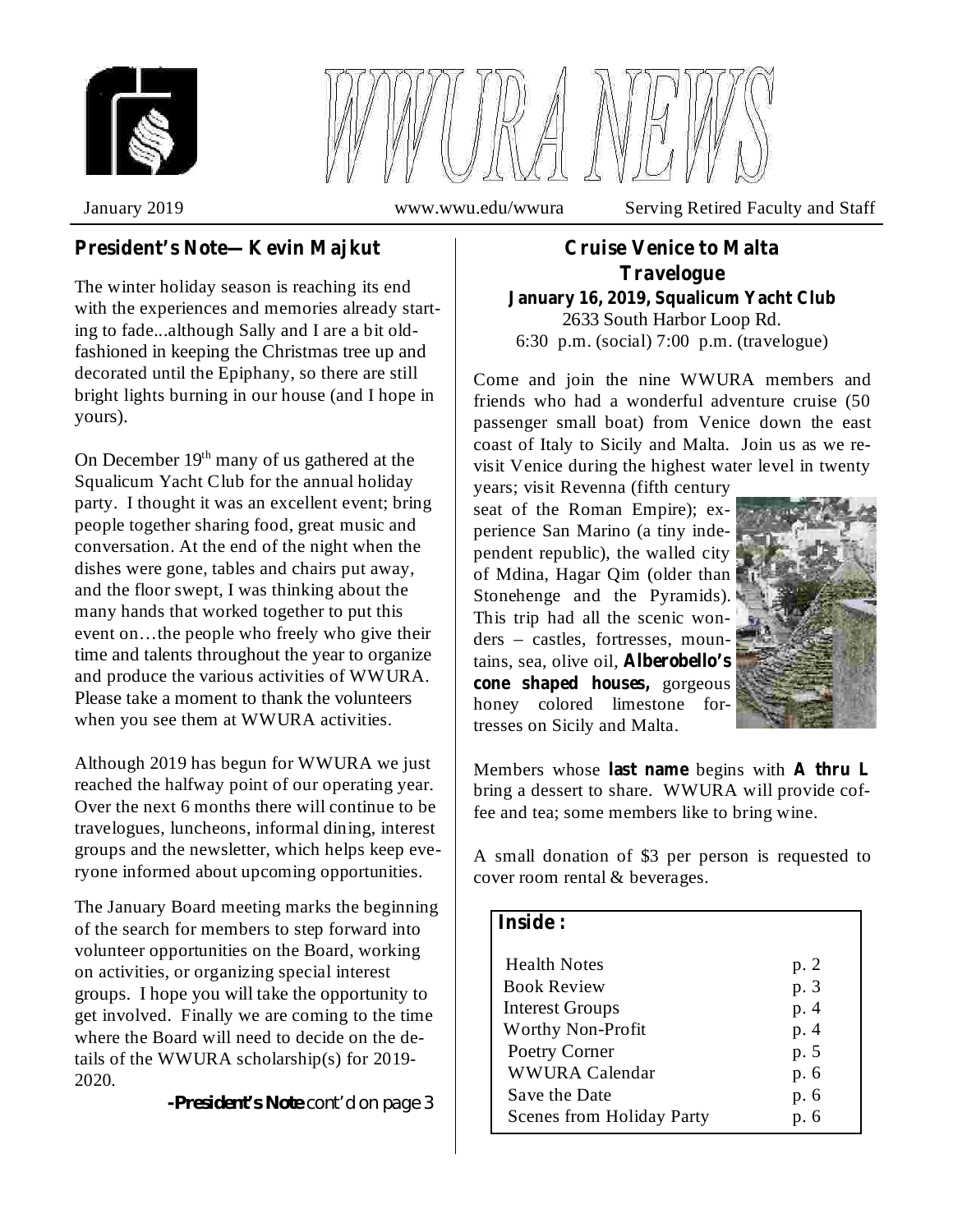# much of a supplement (such as vitamin A and D, or iron or calcium) can have negative health conse-

Unwanted side effects, such as elevated blood pressure, racing or irregular heartbeat, headache, dizziness, or digestive symptoms can occur and may be misdiagnosed by health care providers if they do not know the extent of patient usage of supplements. If choosing to use supplements, be a smart shopper.

- Using the internet? Select noncommercial sites (e.g., National Institutes of Health, Cleveland Clinic, Mayo Clinic, Harvard Newsletter, professional nutrition organizations). •
- If claims sound too good to be true, they probably are. Be wary of words/claims such as "works better than," "totally safe," or "has no side effects." Be aware that the term "natural" doesn't necessarily mean "safe." •
- Ask health care provider, including the pharmacist, is the supplement safe and beneficial. Examples: Coumadin (a prescription blood thinning medicine), ginkgo biloba (an herbal supplement), aspirin, and vitamin E (a vitamin supplement) can each thin the blood. Taking any of these products alone or together can increase the potential for internal bleeding or stroke. St. John's wort may reduce the effectiveness of prescription drugs for heart disease, depression, seizures, certain cancers, or HIV. •
- Planning surgery? Let doctors know if vitamins, minerals, herbals, or any other supplements are being taken. •
- Remember: combined intake from all supplements (including multivitamins, single supplements, and combination products) plus fortified foods (some cereals and drinks), could cause health problems. •

(https://www.fda.gov/Food/DietarySupplements/UsingDietarySupplements/ucm109760.htm) Resources: https://www.health.harvard.edu/blog/harmful-effects-of-supplements-can-send-you-to-theemergency-department-201510158434 https://www.nia.nih.gov/health/dietary-supplements#herbal

## **January 2019 Health Notes by Evelyn Ames** *Health Concerns about Use of Dietary Supplements*

maximum pill size (dosage), a clear risk especially for older adults.

quences.

There is considerable publicity about potential benefits of dietary supplements but there is less awareness of their possible harmful effects. Today's dietary supplements are not only

supplements keeps growing without scientific evidence to support they are healthful.

vitamins and minerals but include other less-familiar substances such as herbals, botanicals, amino acids, enzymes, and animal extracts. They are marketed as tablets, capsules, softgels, gelcaps, powders, and liquids. Our WWURA members have heard of them, may have used them or recommended them to friends and family. Some supplements have been well researched; others have not. The list of highly marketed

Unlike prescription and over-the-counter drugs, supplements are not permitted by federal law to be marketed for the purpose of treating, diagnosing, preventing, or curing diseases. Supplements should not make disease claims such as "treats heart disease," "lowers blood pressure and cholesterol," or "prevents cancer." If you read such claims, note that these are not legal and have no research to support the claims. There is no safety testing or FDA approval required before a new supplement goes on the market. Also, there are no requirements that dietary supplement packaging lists potential adverse effects, nor are there standards for

The risks in taking supplements. Supplements contain active ingredients which have biological effects in the body, making them unsafe in some situations. Combining supplements, using supplements with prescription and/or OTC medications, substituting supplements for prescription medications, or taking too

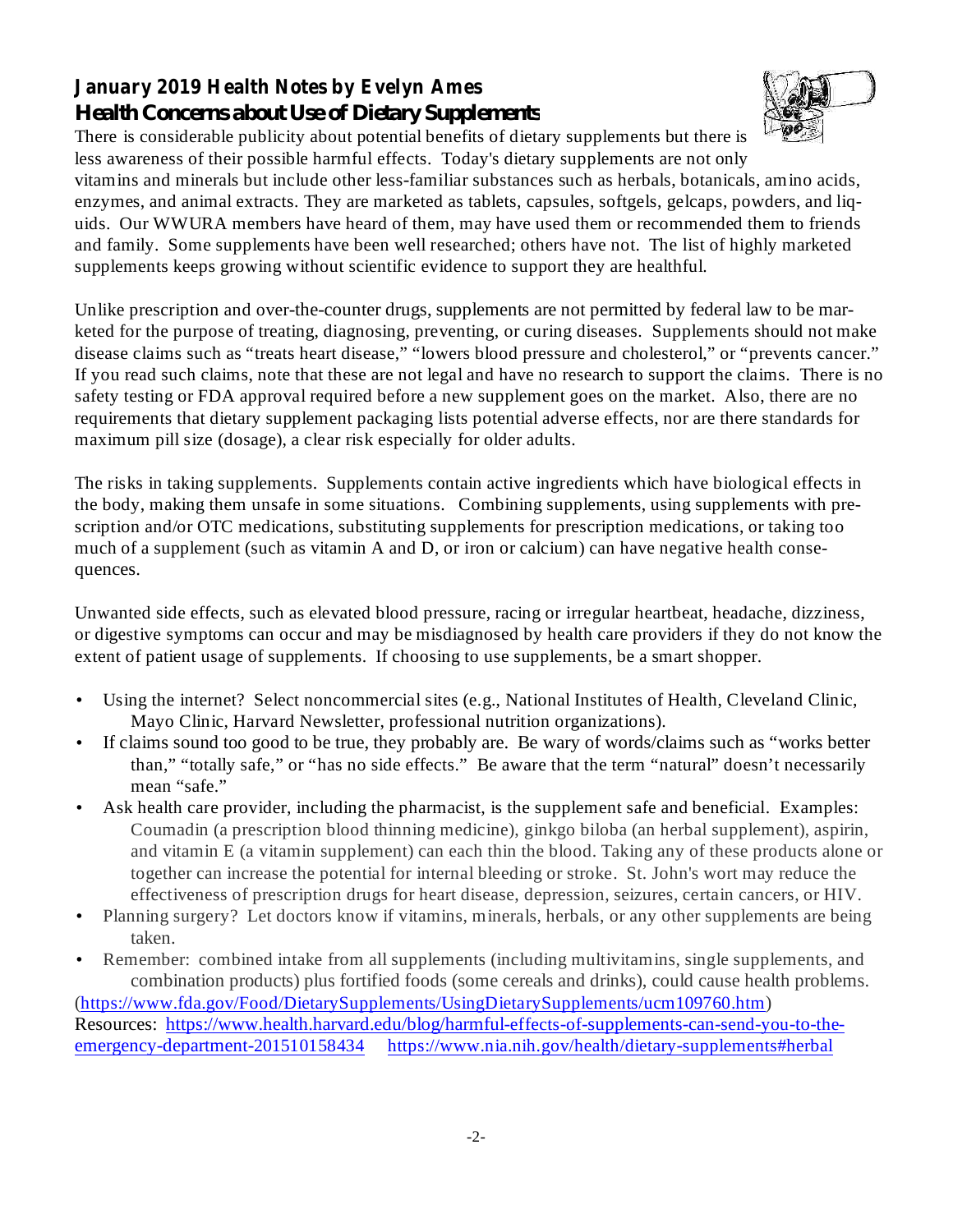## **Book Review**

#### **by Norman Davies: A Review** *A History*

Please do not let the size of this huge tome daunt you. Norman Davies has written the only single volume of the history of Europe that I know of. With magisterial authority and wit, he has produced a work of 1136 pages of text and another 236 pages of notes, maps, tables, charts, index. Each page of the text held my interest; some extended passages were page turners.

Norman starts with a chapter defining Europe geographically and culturally, noting along the way that for us Westerners "Europe" almost automatically means or at least focuses on western Europe. Norman is a specialist in Polish history who lives in London and Warsaw; his history redresses the balance, educating me about the Balkans, the Baltic states, Russia and its satellites.

In addition to the vast sweeps of the centuries, Norman indulges himself and amuses and instructs his readers in some 300 brief "capsules" spread throughout the text on a wide variety of topics like sound recording, the condom, a horrendous one on Vlad the Impaler (Dracula), the Hanseatic League, the Katyn Massacres, Flamenco music and dancing—each one from one half page to two pages.

Norman's "Europe" has been attacked for minor inaccuracies, defended by his colleagues for the major achievement of this comprehensive work. My two disappointments are his relegating the invention of printing to a capsule and his treating Voltaire in one page. Printing made possible the Reformation, the scientific revolution, and the Enlightenment. Voltaire was a main influence in Europe's shift from bloody religious intolerance to some measure of religious toleration.

History was published in 1996, so Norman ends with a detailed consideration of the Cold War, the fall of the Berlin Wall, the collapse of the Soviet Union, and the freeing of Soviet dominated nations. I found this part particularly interesting. It's a long read. It will repay your perseverance.

#### **Bob McDonnell** -

## **President's Note,** *cont'd from page 1*

There has been significant research and discussion on options over the past months and I'm looking forward to determining our course for the near future.

As a last note...I was up early this morning listening to music while drinking coffee. I went to my wall of LPs and pulled down "Sounds of Silence" by Simon and Garfunkel. I put the Side One on the turntable…an incredible song, album and singing duo. It made me think about how blessed our generations have been with music. I hope you might take a moment to listen to this album sometime during January.

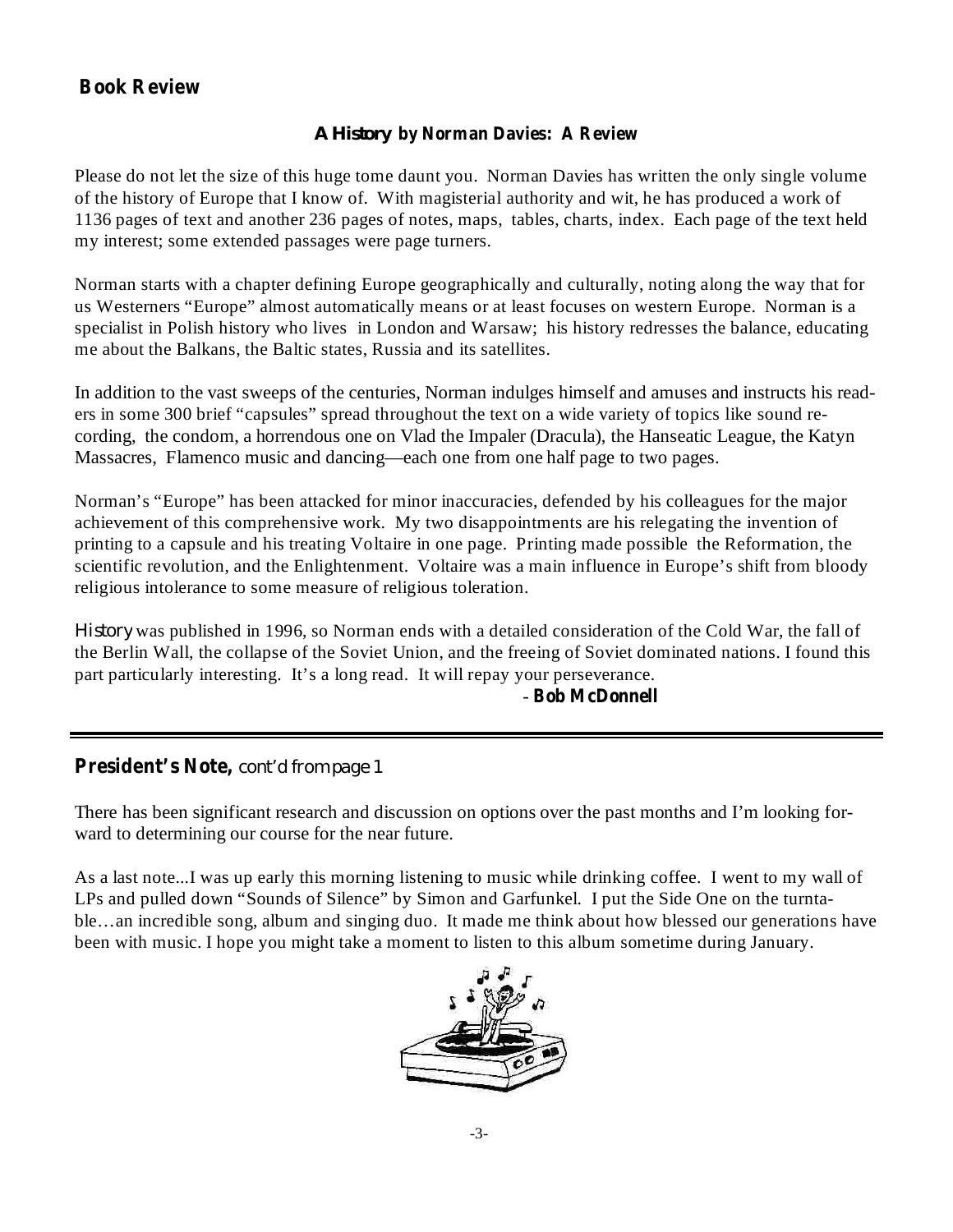### **JANUARY 2019 INTEREST GROUPS**

If you are interested in one of the groups please call or email the contact person.

**BOOK GROUP** --Donna Moore, 360-733-5769 dfmoore12@gmail.com The **January 15th** meeting will be at Suzanne Krogh's, 402 Boulevard #103 It will be a potluck tea—bring whatever you wish. Also bring suggestions for books—we will choose books for the remainder of 2019.

**BRIDGE GROUP** —Caryl Hinckley, 360-739-1036, carylchinckley@hotmail.com Is anyone interested in restarting the bridge group? Let Caryl or Barb Evans know.

**INFORMAL DINING --** Janet Berg, 360-733-4654, janetlila@hotmail.com Informal dining started in October. Schedules for January and February have been distributed.

**OPERA GROUP** --Evelyn Ames, 360-734-3184, evelyn.ames@wwu.edu Contact Evelyn for more information. Met HD: January 12 - Adrianna Lecouvreur; February 2 - Carmen

**WRITER'S GROUP -** Troy Faith Ward, 425-299-4924, troyfaithward@gmail.com. Meets twice a month. The groups are kept small so there is time for reading and critiquing each other's work.

**HAPPY HOUR—** Claire Bowden, 360-540-2122 clairebowden14@gmail.com This is a new group and will meet on Tuesday, January 15th at 4:00 pm, place to be announced. If you are interested, please call or email Claire and let her know so she can let you know the location.

## **Whatcom Center for Early Learning—a Worthy Nonprofit**

through Playgroups. WCEL was founded in 1973 by dearly remembered **Anne Brown**. The URL is Here's one to warm your heart. We learn through our senses. WCEL provides critical sensory experiences to children born with compromised sensory systems and education for their parents—for children from birth to three years old. WCEL's specially trained staff includes 3 physical therapists, 2 occupational therapists, 5 speech therapists, 3 early childhood education specialists. Because early intervention matters, WCEL offers an early intervention program for eligible children from birth to 3 years. including infant stimulation. With B'ham Parks and Recreation, WCEL offers weekly Sensational Toddlers for kids 18 months to 3 years. It has drop-in playgrounds in Ferndale and Lynden and provides socialization www.wcel.net.

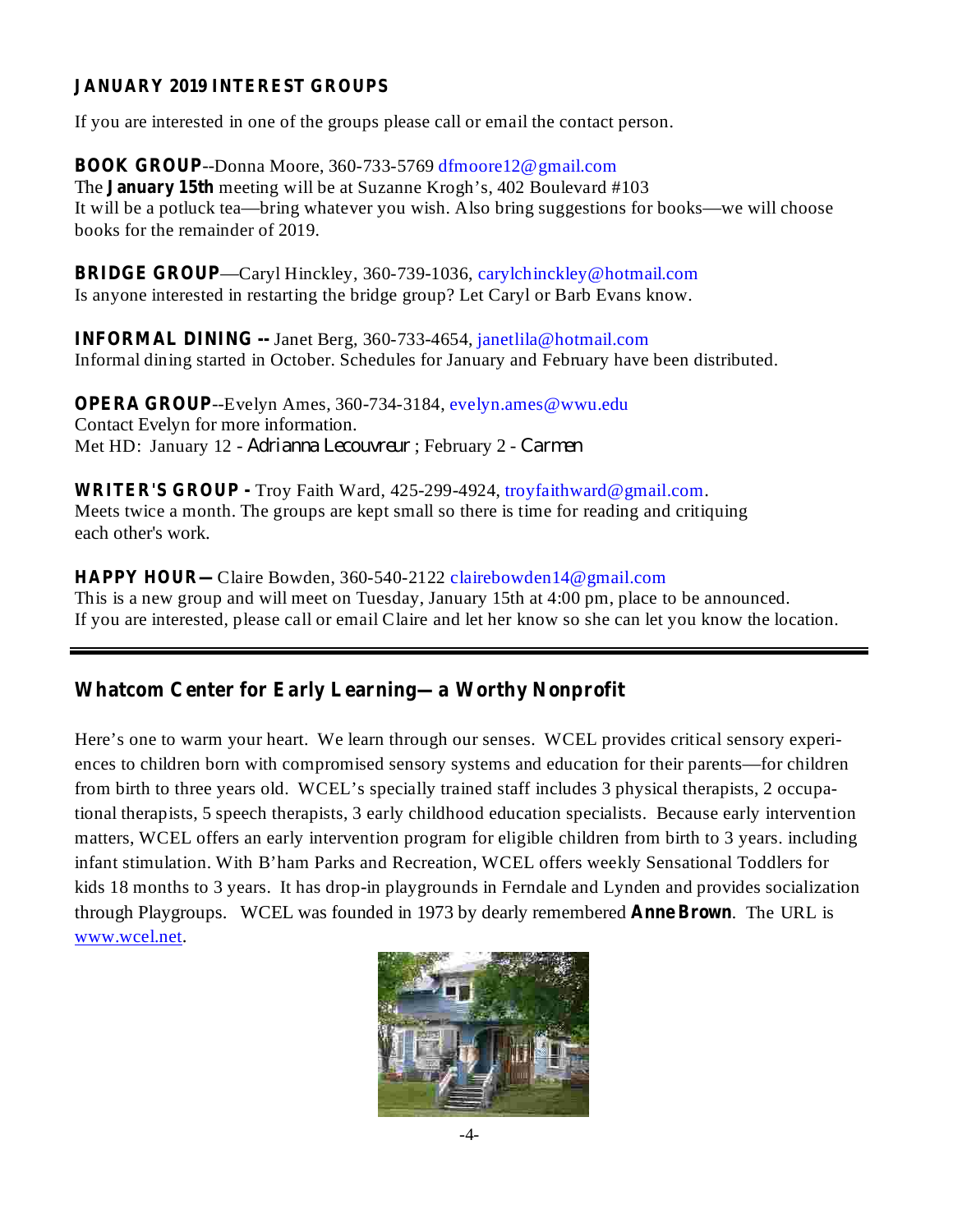## **Poetry Corner**

### **Two Haibun by Suzanne Krogh**

(Haibun is a Japanese literary form that combines an essay with a haiku.)

1. A day or so after my first ALL haiku class, I left for California well-armed with class notes, a book of haiku, and an assignment to write one haiku before the next session. A week later, I returned and, for the first time, remembered the assignment. Class was scheduled for the following day. So, early the next morning I curled up in my comfortable reading chair, opened the blinds to the emerging light of dawn, and hoped for inspiration. Before I could actually put pen to paper, I started to doze off. Suddenly, a sequence of words startled me awake: "a single slice of cheese."

What?! I had no idea where these words came from but decided that such a bizarre awakening should be the centerpiece of the morning's first haiku. The finished product was also inspired by a text message I'd received from my granddaughter the previous afternoon, as I drove home on a very crowded I-5: There is no food in the house, she said, so we probably ought to order take out for dinner.

> you left no money I had no time a single slice of cheese

2. The next haiku wrote itself as I took a walk on the first day of 2019. It is more in the Japanese tradition of a focus on nature, using a 5-7-5 syllable structure.

> battleship water beneath a tangerine sky New Year's Day colors

## **Scenes from the December 2018 Holiday Party**







Do you know their names? Greet them at our next gathering.